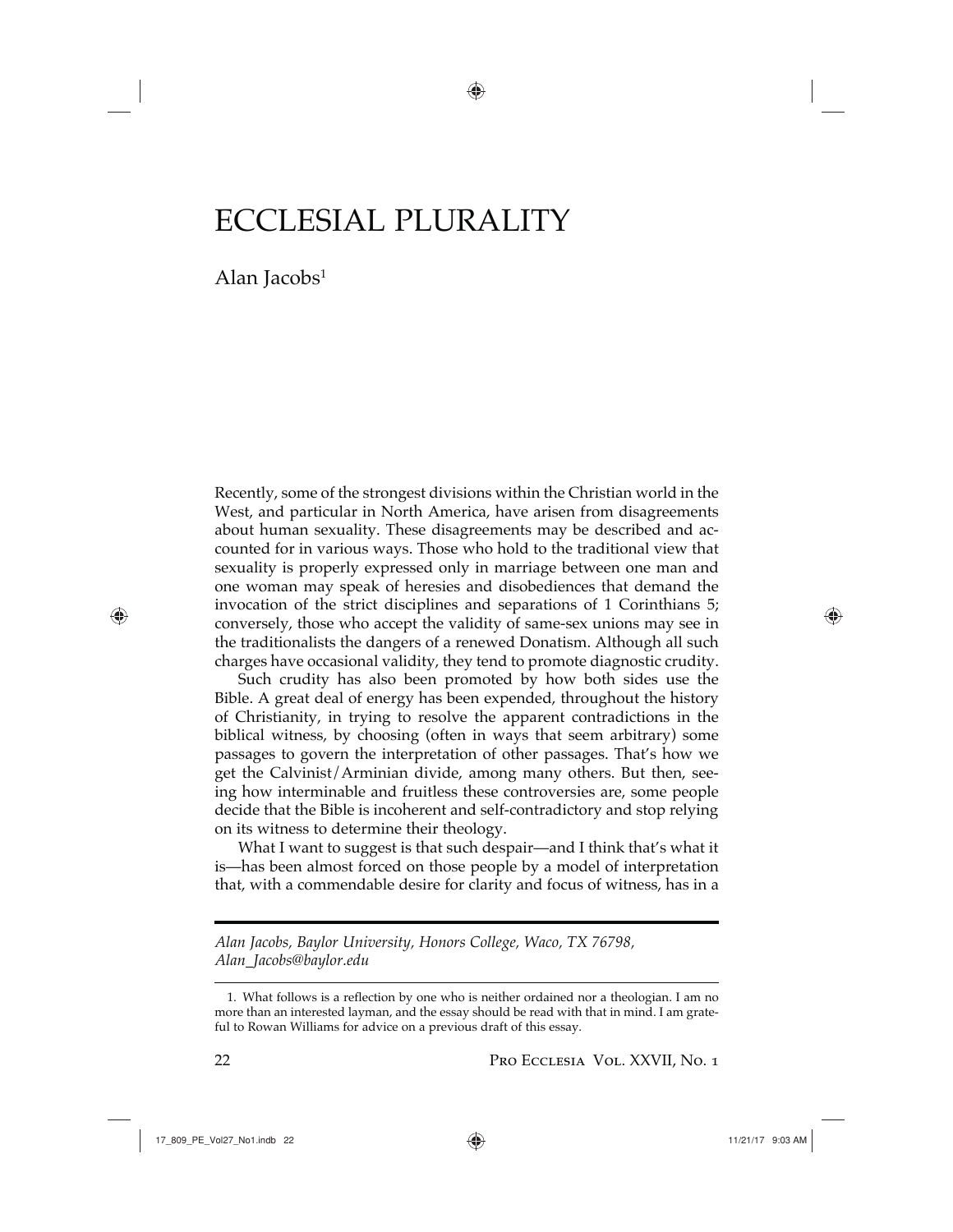sense immanentized the eschaton, that is, assumed that certain kinds of clarity are possible in the here and now that in fact will only be possible at the culmination of history itself. So the real challenge, as I see it, then becomes: How can we learn to live, in a genuinely charitable, constructive, and forward-looking way, with irresolvable disagreement? That is, what might an orthodox theory of plurality look like?

↔

I say *plurality* rather than *pluralism* because, as Lesslie Newbigin argues in *The Gospel in a Pluralist Society*, the *fact of plurality*—the incontestable condition of living in a society that is plural in its commitments, its practices, its standards of belief, in ways that affect various Christian communities as well as the relations between Christians and non-Christians—must be distinguished from the *ideology of pluralism*, the belief that "pluralism is conceived to be a proper characteristic of a secular society."2 We need not succumb to the ideology of pluralism to see, and accept, that a certain degree of plurality is intrinsic to our lifeworld and cannot—for reasons we shall explore in this essay—be overcome between now and the time that the Lord comes again in glory to judge the living and the dead. But living in plurality without pluralism is not something that Christians have historically been good at.

I hope, therefore, that it may be possible to take a fresh look at these divisions by drawing on some resources from outside the Christian tradition. Any full accounting of the matters explored here—fellowship, communion, church discipline, and so on—would of course need to be articulated in biblical and distinctively Christian theological language. But although some of the difficulties Christians have with one another do arise from profound theological error (often on both sides of a particular dispute), many of them are products of the general human condition—of the "thousand natural shocks that flesh is heir to," as Hamlet put it. Christians rarely respond to disagreement in ways that are wholly different then their unbelieving neighbors. It might be possible, then, to find useful wisdom for the *church* in thinkers who shrewdly identify and diagnose the ways that our *secular* political order can run around on the shoals of intractable disagreement.

The sociologist Bruno Latour famously wrote that "we have never been modern," but there is another sense in which all of us are modern, Christians as much as non-Christians. And within modernity we possess a relatively small repertoire of ways in which to respond to those "thousand natural shocks." As the parameters of thought and behavior within technocratic modernity narrow, that repertoire of responses grows narrows also. For Christians trying to "manage" disagreement in such a setting, the essential problem, the essential temptation, becomes what I will call *rationalism in ecclesiology*.

<sup>2.</sup> Lessle Newbigin, *The Gospel in a Pluralist Society* (Grand Rapids: Eerdmans, 1989), p. 1.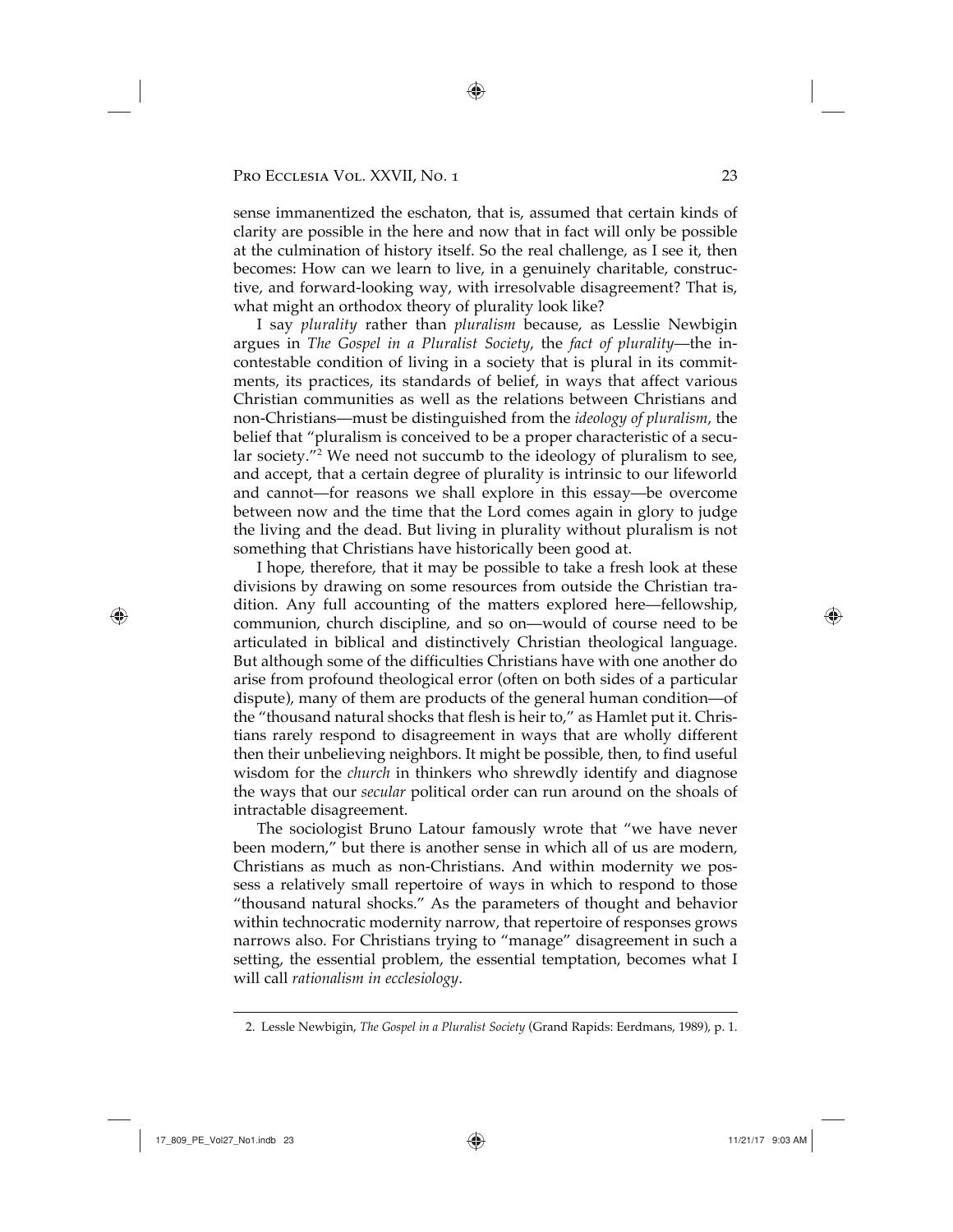In an illuminating essay called "The Pursuit of the Ideal," the political philosopher Isaiah Berlin describes the great turning point in his education that occurred when he read Machiavelli for the first time. None of the more familiar Machiavellian themes—that it is better to be feared than loved, that a wise prince must know when to break his promises—caught Berlin's attention. Rather, he was struck, confused, and troubled by Machiavelli's frank acknowledgment that the excellences praised by his beloved classical authorities and the excellences commended by Christianity are simply not compatible with one another.

↔

The combination of *virtù* and Christian values is for him an impossibility. He simply leaves you to choose—he knows which he himself prefers. The idea that this planted in my mind was the realisation, which came as something of a shock, that not all the supreme values pursued by mankind now and in the past were necessarily compatible with one another.<sup>3</sup>

This was not what Berlin had been taught. He knew, of course, that among philosophers there was great disagreement about almost everything. But reading Machiavelli brought him to recognize that all of the philosophies he had studied shared three axioms, buried so deeply that they were never formally acknowledged: that "all genuine questions must have one true answer and one only, all the rest being necessarily errors"; that "there must be a dependable path towards the discovery of these truths"; and that "the true answers, when found, must necessarily be compatible with one another and form a single whole, for one truth cannot be incompatible with another."

In his essay Berlin focuses particularly on the third of these axioms because it is the one that Machiavelli most thoroughly demolishes. After reading him, Berlin could no longer believe that it is possible to build an objectively, universally excellent culture (or *be* an objectively, universally excellent *person*). The culture that produces Alexander the Great cannot produce St. Teresa of Avila, and vice versa. Each of them exemplifies an extreme, a nearly absolute, human excellence; but those excellences are simply incompatible with each other. A culture that wishes to produce the one kind of excellence must forego the other; a person who wishes to live into one of those types must abandon all hope of cultivating the virtues of the other. Says Berlin, "Some among the Great Goods cannot live together. . . . We are doomed to choose, and every choice may entail an irreparable loss."

I

 $\bigcirc$ 

<sup>3.</sup> *The Proper Study of Mankind: An Anthology of Essays* (London: Pimlico, 1997), 1–16.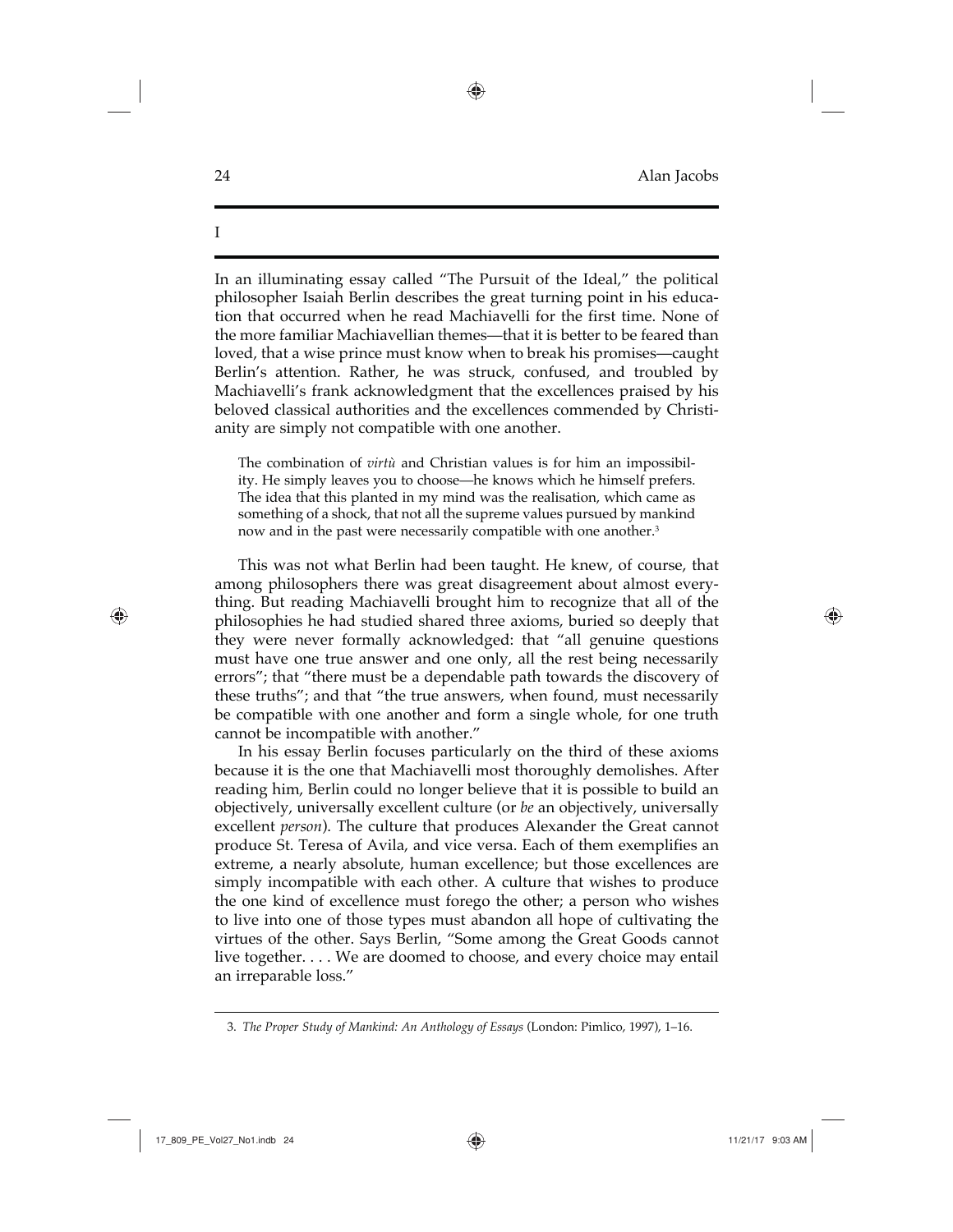Political idealists, whether on the Left or the Right, neglect this vital truth, and we all pay the price for that neglect. They believe so absolutely in their own preferred kind of social or personal excellence that they must deny that any other excellence is truly excellent. Thus, genuine human good, even "Great Goods," get swept away because attention to them distracts from or positively impedes the realization of the goods to which the idealists have pledged their lives.<sup>4</sup>

↔

These idealists also tend to believe strongly in the second of the axioms that Berlin identifies: that "there must be a dependable path towards the discovery of these truths." Therefore, they tend to become apostles of what Michael Oakeshott, in another justly famous essay, calls "rationalism in politics." Its character may best be summed up in this paragraph:

The conduct of affairs, for the Rationalist, is a matter of solving problems, and in this no man can hope to be successful whose reason has become inflexible by surrender to habit or is clouded by the fumes of tradition. In this activity the character which the Rationalist claims for himself is the character of the engineer, whose mind (it is supposed) is controlled throughout by appropriate technique and whose first step is to dismiss from his attention everything not directly related to his specific intentions. The assimilation of politics to engineering is, indeed, what may be called the myth of rationalist politics.<sup>5</sup>

What I have called *technocratic modernity* is the ideal breeding ground for rationalism in politics. Its natural orientation toward difficulties and conflicts is what the technology critic Eugene Morozov calls "technological solutionism": the "recasting [of] all complex social situations either as neatly defined problems with definite, computable solutions or as transparent and self-evident processes that can be easily optimized—if only the right algorithms are in place." But one can be a social as well as a technological solutionist: indeed, it is commonplace for people faced with conflict and disagreement to perceive such a condition as a "problem" and to "engineer" solutions to it. That those solutions will involve organizational rules and procedures rather than algorithms does not alter the fundamental character of the logic—of what Oakeshott calls the *myth*

⊕

<sup>4.</sup> One might also cite here, by way of additional analysis, Kenneth Burke's concept of "terministic screens": the language that we use enables certain goods or truths to come into view but simultaneously "screens" others out, making them invisible. See *Language as Symbolic Action: Essays on Life, Literature and Method* (Berkeley: University of California Press, 1966), 44–62. It is probably significant that Berlin, Oakeshott, and Burke were all writing in the middle of the twentieth century, at a period particularly afflicted by ideological conflicts involving liberal democracy, fascism, and communism that repeatedly exploded into warfare.

<sup>5.</sup> Michael Oakeshott, *Rationalism in Politics and Other Essays* (Indianapolis: LibertyPress, 1991 [1962]), p. 5.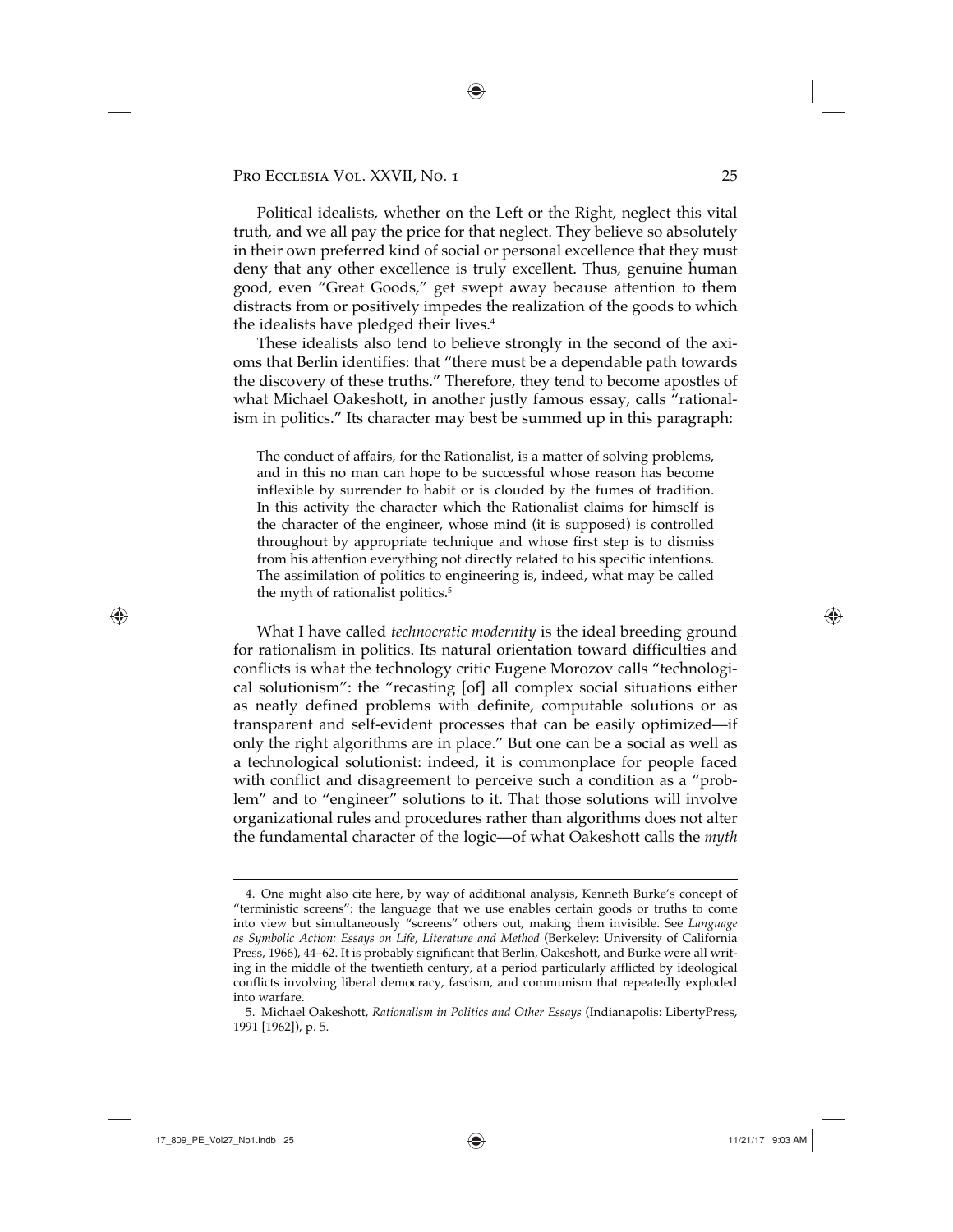of rationalist politics, which is that disagreement is intolerable over anything but the very short term and must in some way be *fixed*. 6

⊕

It is interesting that Oakeshott thinks that resistance to these totalizing schemes of political engineering is best characterized as a kind of *conservatism*, whereas Berlin thinks of the same resistance as a kind of *liberalism*. On reflection is it clear that both descriptions fit. For Oakeshott the "disposition" to "inject into the activities of already too passionate men an ingredient of moderation; to restrain, to deflate, to pacify and to reconcile; not to stoke the fires of desire, but to damp them down," is conservative in that it seeks to preserve existing goods, however imperfect, rather than allow them to be trampled in the quest for an ideal that is probably unattainable. As Berlin puts it, "Sacrifices for short-term goals, coercion, if men's plight is desperate enough and truly requires such measures, may be justified. But holocausts for the sake of distant goals, that is a cruel mockery of all that men hold dear, now and at all times." It is thus *illiberal* in that it constrains the liberty of others—including, perhaps most important, their liberty to choose other Great Goods—in the pursuit of its own preferences.

The political-idealist engineers typically believe, with passionate and serious earnestness, in their Great Goods, and typically those Goods are indeed Great. But they forget that, as Berlin puts it, "to force people into the neat uniforms demanded by dogmatically believed-in schemes is almost always the road to inhumanity." For those truly convinced that some ultimate solution to humanity's problems is available, discoverable, and achievable, "then surely no cost would be too high to obtain it: to make mankind just and happy and creative and harmonious for ever what could be too high a price to pay for that? To make such an omelette, there is surely no limit to the number of eggs that should be broken." And the history of the twentieth century, Berlin suggests, is a vast wasteland of broken eggs—yet "the omelette remains invisible." Therefore, in the name of conservatism and liberalism alike, such totalizing schemes of engineering must always be resisted, in whatever ways prove feasible.

The relevance of this argument that Berlin and Oakeshott effectively share is, I think, evident everywhere in our political culture. To take but one example, the failure to realize that "some among the Great Goods cannot live together" is what makes arguments about the legality of abortion so fruitless. (I write that as someone who believes that abortion is a great evil but who also believes that many who share my view have simply refused to acknowledge the massive costs that the prohibition of abortion inflicts on women—and who consequently have been unable to persuade many women even of their good faith, much less the rightness of their

 $\bigcirc$ 

<sup>6.</sup> Evgeny Morozov, *To Save Everything, Click Here: The Folly of Technological Solutionism* (New York: PublicAffairs, 2013), p. 5.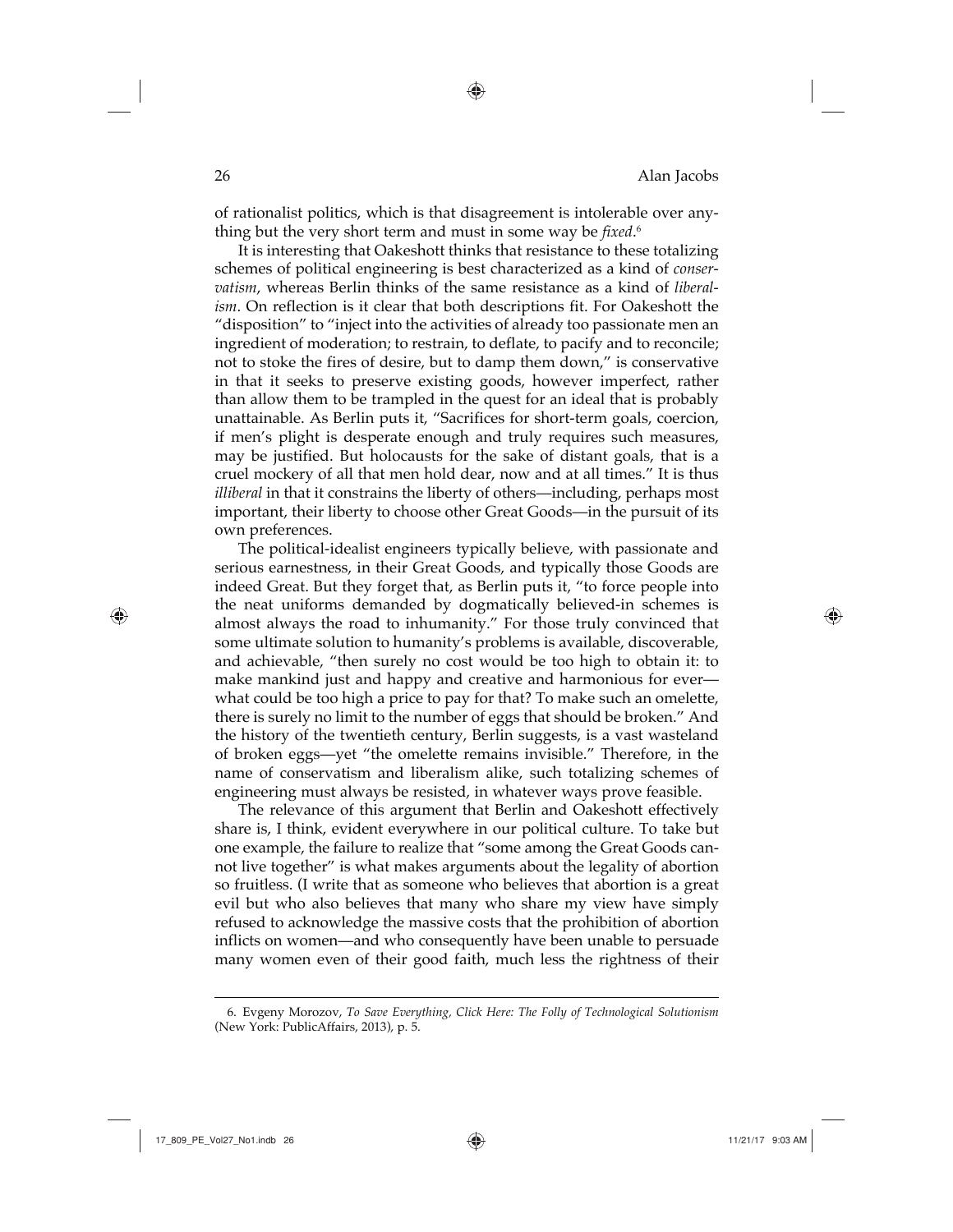cause.) But I think what has not been sufficiently acknowledged—or acknowledged at all, in recent years—is the relevance of the moral and epistemological modesty that Berlin and Oakeshott counsel for the life of the Christian Church. The purpose of this essay is to recommend such modesty as an indispensable virtue for anyone concerned with ecclesiology.<sup>7</sup>

↔

## II

⊕

I believe that if Berlin and Oakeshott are correct in their diagnosis of our political condition, then that diagnosis applies to the politics of the Church as well. Their ideas allow us at least to sketch the outlines of what we might call an *ecclesial anthropology*—a realistic account of both the powers and the inevitable limits of those who belong to the Church. We might begin by reflecting on the idea that certain Great Goods are incompatible with one another: if this is true when we compare the life of a saint with the life of an emperor, is it also true when we look at different forms of the Christian life? I believe it is. C. S. Lewis once commented that "Those who are members of one another become as diverse as the hand and the ear. That is why the worldlings are so monotonously alike compared with the almost fantastic variety of the saints."8 This is indeed true, but we should further reflect that there is not a single form of ecclesial life that can reliably sustain every kind of saint.

Further, it is inevitable in a broken world populated by fallen, if sometimes redeemed, people that we will find limited and partial ways to become Christlike. Indeed even the greatest of the saints gathered around the Throne of God can never have the comprehensiveness of personality embodied in the Triune Godhead. And those who see only one, two, or three of the ways that people may become sanctified and pursue wholeheartedly those Great Goods may well find themselves inadvertently foreclosing on other Goods that are equally Great. Some of us are, as Auden said of Kierkegaard, "monodists." It is a useful term.

When Auden first embraced the Christian faith as an adult, in the early 1940s, he was deeply fascinated by and enamored with Kierkegaard, but late in his life he reconsidered that earlier enthusiasm. He did not deny, indeed he warmly affirmed, Kierkegaard's profundity; but it

<sup>7.</sup> I write as an evangelical Anglican, and that of course shapes my understanding of and response to these issues. But the issues I raise here are part and parcel of the life of almost all the serious Christians I know. That said, the magisterial teaching of Catholicism sets certain limits on ecclesiology that make my argument somewhat less relevant to the conflicts that go on within that tradition.

<sup>8. &</sup>quot;Membership," in *The Weight of Glory and Other Addresses* (HarperSanFrancisco, 1980 [1949]), p. 167.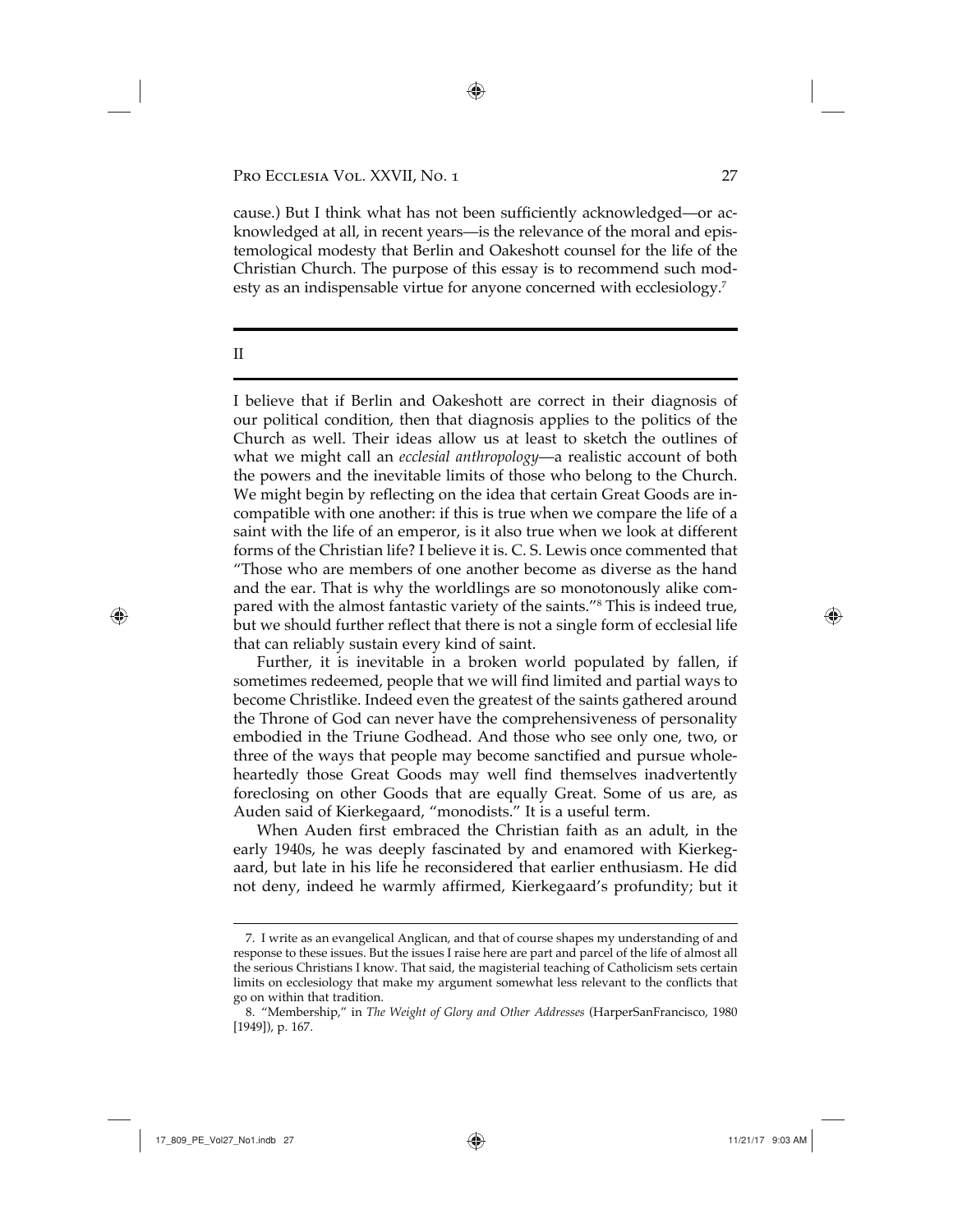now seemed to him that that profundity was purchased at a very high price. Auden believed that although Kierkegaard would of course have affirmed the orthodox view of the goodness of bodily life and the promise of the resurrection of the body, he was "in his sensibility" Manichaean: "A planetary visitor might read through the whole of his voluminous works without discovering that human beings are not ghosts but have bodies of flesh and blood." (This is not strictly true, but it illuminates something important about Kierkegaard.) Auden explains the consequences of this one-sidedness: "like all heretics, conscious or unconscious, he is a monodist, who can hear with particular acuteness one theme in the New Testament—in his case, the theme of suffering and self-sacrifice—but is deaf to its rich polyphony. . . . The Passion of Christ was to Kierkegaard's taste, the Nativity and Epiphany were not." Max Weber famously wrote of those who are "religiously unmusical," but Auden is rightly suggesting that faithful Christians can be unmusical with regard to some essential themes of the faith.<sup>9</sup>

↔

I don't think Auden sees Kierkegaard as *sinning* through this unmusicality; I think, rather, he sees him as merely *finite*, as we all are finite, and therefore in need of supplementation and correction by people who see what he does not. It was in a similarly reflective mood that Auden developed, as he notes in the same essay, the little parlor game he called Purgatory Mates, in which you are invited to imagine two people who would be deeply and instinctively antipathetic to one another and then (this is the truly essential, the truly *Christian*, aspect of the game) imagine the means by which they might come to be reconciled. Auden suggested as an exemplary pair Tolstoy and Oscar Wilde, the pure literary moralist and the pure literary aesthete, and thinks that Kierkegaard might well be paired with Sydney Smith, the famously witty and common-sensical broad-church Anglican clergyman of the generation before Kierkegaard's. A church without either would be impoverished; and yet the same ecclesial community could not produce both.

A failure to recognize this ecclesial economy—the complex political workings of what St. Paul calls "the household of God" (*oikeioi tou Theou*, Ephesians 2:19)—has multiple consequences. One of them, Auden suggests, is a failure of gratitude: "The Danish Lutheran Church may have been as worldly as Kierkegaard thought it was, but if it had not existed he would never have heard of the Gospels, in which he found the standards by which he condemned it" (p. 367). In his ongoing and largely justified campaign against the worldliness, the indifference to the radical

 $\bigcirc$ 

<sup>9.</sup> Auden, "A Knight of Doleful Countenance," *The Complete Works of W. H. Auden: Prose, Volume V: 1963––1968* (Princeton: Princeton University Press, 2015), pp. 368–69. Weber wrote in a letter of February 9, 1909, "It is true that I am absolutely unmusical religiously and have no need or ability to erect any psychic edifices of a religious character within me. But a thorough self-examination has told me that I am neither antireligious nor *irreligious.*"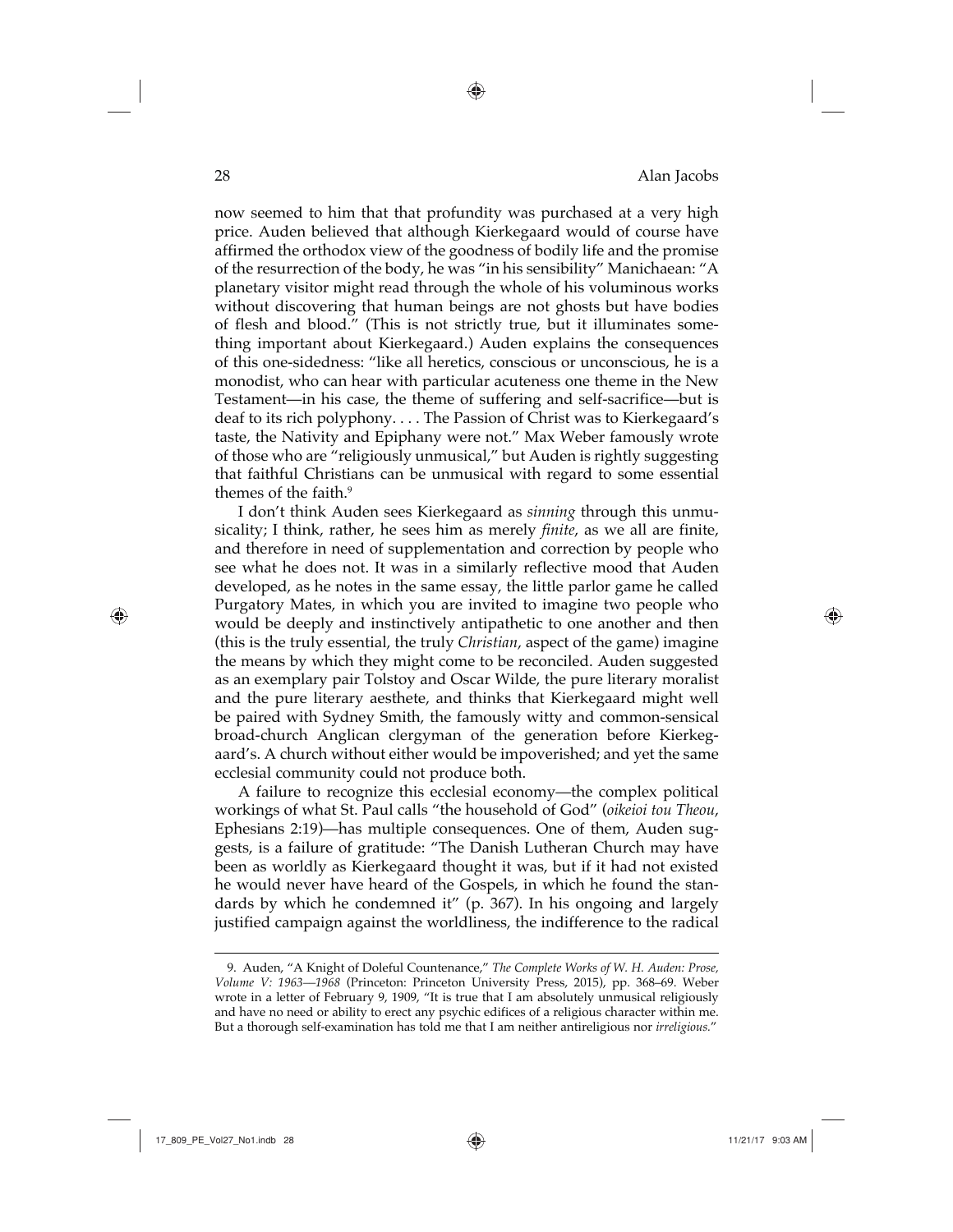call that Jesus Christ makes upon the lives of Christians, that Kierkegaard discerned in the national church, Kierkegaard failed to realize what that church *had* done well, which was to pass along the whole of the biblical witness, regardless of the fact that it was thereby opening itself to judgment. That Kierkegaard could not discern or acknowledge his debt to the church he despised *is*, I think, more than a limitation. *That* arose from sin. But this is the danger that the monodist courts: to become unaware that his or her view is indeed finite, and therefore to become blind to his or her need for the supplementation and correction that other members of the Household offer, and therefore, ultimately, to fail in charity and gratitude towards those other members.

↔

In "Vespers," the fifth section of his magisterial meditation on Good Friday, the *Horae Canonicae*, Auden imagines two "antitypes," temperamental opposites, passing through the City. The Arcadian, in love with a putatively innocent past, is appalled by the ruthlessness of the Utopian, in love with a putatively ideal future. The Utopian is of course equally appalled by the Arcadian's naïveté and recalcitrance. But perhaps, Auden suggests, in a moment of political hope, the two on some deep level of their psyches understand that their crossing of paths is "a rendezvous between accomplices who, in spite of themselves, cannot resist meeting" so that each may "remind the other (do both, at bottom, desire truth?) of that half of their secret which he would most like to forget."10

And that secret is that the flourishing of the city is built on a "cement of blood"—a reference to the practice, in several ancient cultures, of pouring blood, usually that of a sacrificed beast, on the foundation-stone of a building to ensure its permanence. But here the cement of blood is that of "our victim," the victim whose "immolation" is the subject of the whole sequence. And "without a cement of blood (it must be human, it must be innocent) no secular wall will safely stand." But neither the Arcadian nor the Utopian can, within the boundaries of his own temperament, fully comprehend the nature and status of the victim: as the Arcadian says, "but for him I could forget the blood, but for me he could forget the innocence." Each of us can know only half, at most, of the "secret" which holds together our community.

Auden is here blurring the lines, intentionally I believe, and for purposes we need not get into, between the City of God and the City of Man, but my suggestion is that his little narrative holds a powerful and necessary lesson for the Christian church. In this light we might revisit Ephesians 2:19, which not only employs the image of the "household," the *oikos*, but also says that Christians are "fellow-citizens of the saints" *sympolitai*, in the *politeuma* together. We belong to the same polity, and

⊕

<sup>10.</sup> Auden, *Collected Poems*, ed. Edward Mendelson (New York: Modern Library, 2007), p. 637.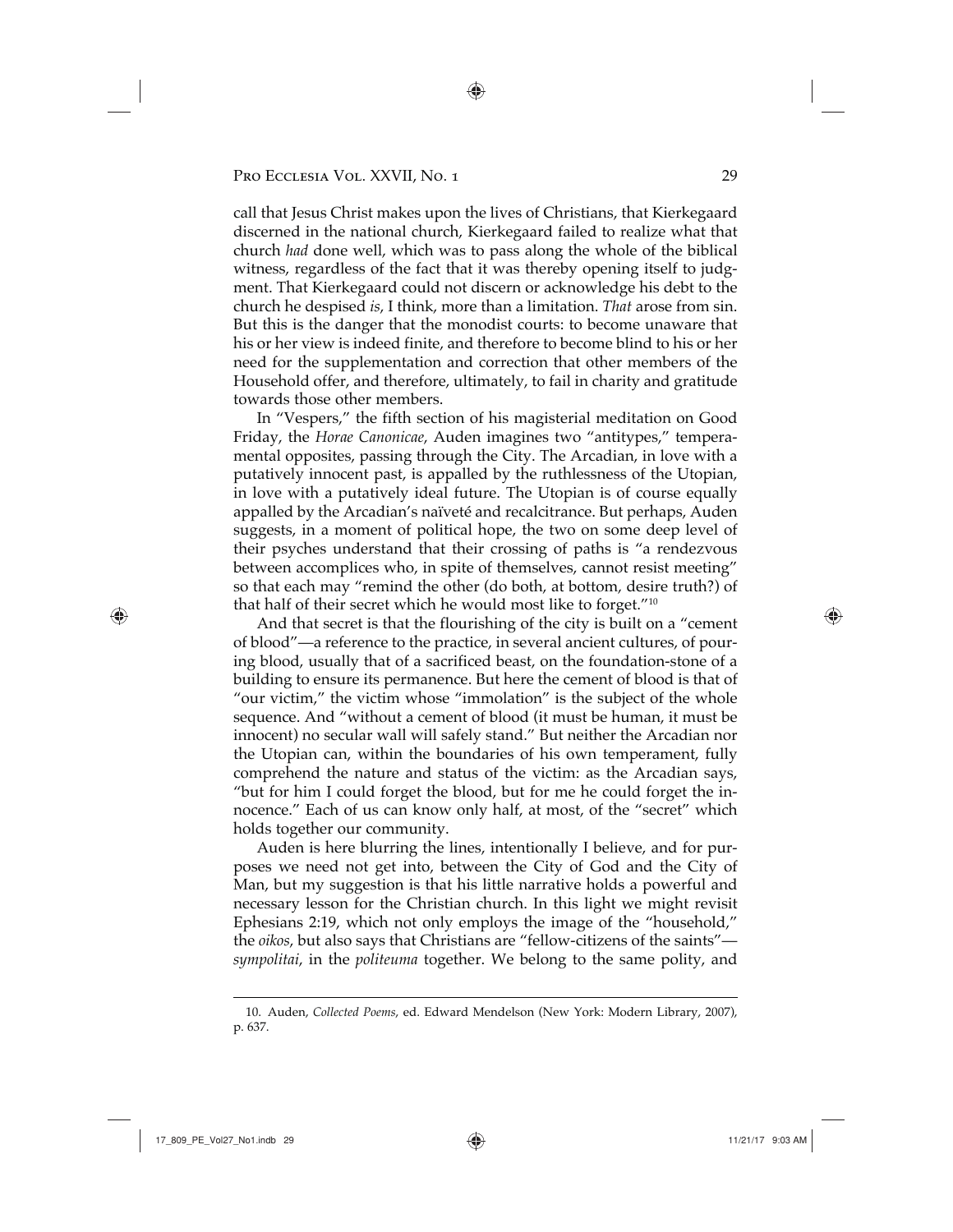the form that polity takes is that of the household, in which, as we know from other letters of St. Paul—see especially 1 Corinthians 12—different people have different roles of equal dignity and worth. Even a body as "worldly" as the Danish Lutheran Church may have a part to play in this divine economy—using "economy" in at least two of its many senses, as meaning both *household* and *disposition of roles* (as when we speak of the "economic Trinity").

↔

It is just this disposition, this diversification and complication of roles, which the "monodist" finds it difficult to understand and accept. For that reason the monodist is tempted, especially in a technocratic age, to become what Oakeshott calls the Rationalist who sees all the church's shortcomings as problems of engineering.<sup>11</sup> Such persons see theological and moral and pastoral disagreement as an intolerable offense to the unity that Christ wants for his Church, rather than, as the philosopher Bernard Williams suggests, not only inevitable but also potentially enriching: "Disagreement does not necessarily have to be overcome. It may remain an important and constitutive feature of our relations to others, and also be seen as something that it merely to be expected in the light of the best explanations we have of how such disagreement arises."12 But how the offense of disunity is to be overcome by enforcing it institutionally is not clear, at least to many observers.

Such persons are often committed to breaking any number of eggs to make their perfect ecclesiastical omelet. They believe, to quote the motto of Pope Benedict XVI, that "pruned, it thrives"; but they also believe that they know just when, how, and what to prune. They tend, moreover, to approach these matters always from the position of power: as one who can and must do the pruning, not as one who is affected by the decisions of others. (I speak as an often befuddled layperson here.) The ecclesial Rationalist is a kind of zealot, and often a shrewd and well-organized one. But those within reach of such zeal will often find themselves either elbowed aside and left without a role, or else pruned away altogether.

 $\bigcirc$ 

<sup>11.</sup> As T. S. Eliot wrote during World War II: "I have suggested that the cultural health of Europe, including the cultural health of its component parts, is incompatible with extreme forms of both nationalism and internationalism. But the cause of that disease, which destroys the very soil in which culture has its roots, is not so much extreme ideas, and the fanaticism which they stimulate, as the relentless pressure of modern industrialism, setting the problems which the extreme ideas attempt to solve. Not least of the effects of industrialism is that we become mechanized in mind, and consequently attempt to provide solutions in terms of *engineering*, for problems which are essentially problems of *life*." "The Man of Letters and the Future of Europe," *The Sewanee Review* 53:3 (Summer 1945), pp. 333–42.

<sup>12.</sup> Bernard Williams, *Ethics and the Limits of Philosophy* (Cambridge: Harvard University Press, 1985), p. 133. Several Anglican pastors and theologians have recently argued that disagreements can be not just understandable but also substantive enhancements of *koinonia*: for an overview of these arguments, see the review essay by Ellen K. Wondra, "Questioning Authority," in the *Anglican Theological Review* 97.2, Spring 2015, pp. 307–25.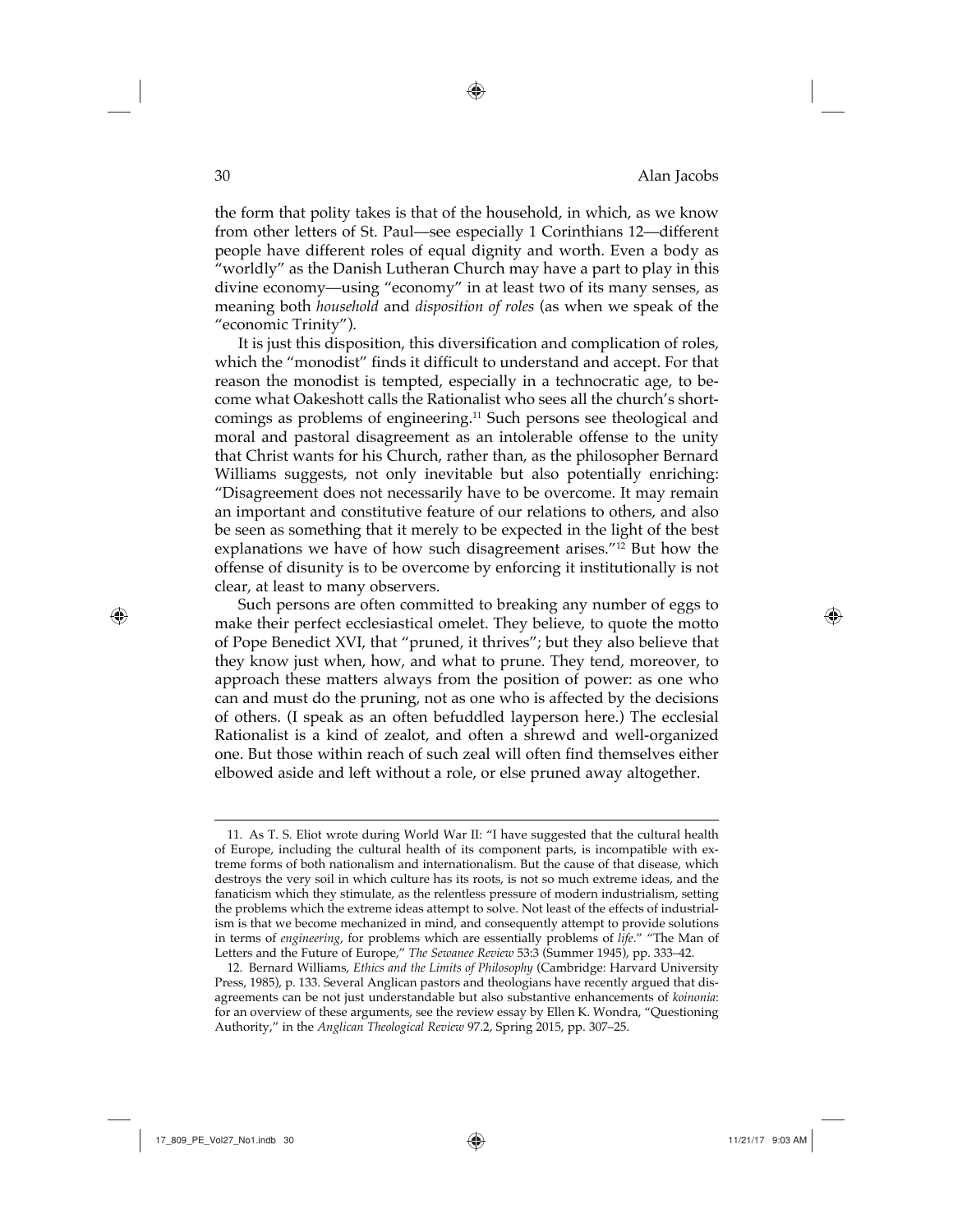# III

⊕

In the early 1950s, Helmut Thielicke preached a series of sermons at St. Michael's Church in Hamburg on the parables of Jesus. One of the most powerful of these reflects on the parable of the wheat and the weeds. Thielicke begins by admitting that the parable poses a great and puzzling question: Why does the Lord say, "Let both grow together until the harvest. You can't change things. Leave the decision, leave the separation of the weeds from the wheat to the judgment day of God. This is not your affair. God will take this thing in hand in his good time"? "What is it that causes our Lord, so strangely, it seems, to stifle the holy zeal of his people and to say to them, 'Hands off! You cannot change the field of the world as it is anyhow'?"13

He suggests that there are three reasons why Jesus dissuades his disciples from separating the wheat (the real disciples, those who will inherit the Kingdom of Heaven) from the tares, the weeds (those who will ultimately be cast out). In the first place, Jesus is saying to them: "Please do not think that you can exterminate the evil in the world by your activity and your own personal exertions. After all, that evil is within you yourselves." Even true believers are not free from the sins that they denounce in others, which is why, Thielicke believes, we tend to distrust those who become obsessive about social reform. "The fanatical reformers do precisely what the servants in our parable wanted to do. They want to exterminate the tares with force and will power, failing to remember that their own wills are filled with weeds. Not to see this is their Pharisaical error; and to see this is the royal realism of Jesus Christ. (p. 76)

The second reason Jesus forbids the uprooting of the weeds is "the same reason that Jesus forbade his disciples to call down fire from heaven to consume the hostile Samaritans (Luke 9:52ff). On that occasion he cried out in anger to his people, 'You do not know what manner of spirit you are of: for the Son of man came not to destroy men's lives but to save them.'" To "cast out of the temple the hangers-on, the hypocrites, . . . and all the other wobblers in Christendom, in order to keep a small elite of saints" would be an act of "spoiling God's plan of salvation. We would abandon the "comforting promise, 'Everybody can come, just as you are,'" and replace it with "a questionnaire in which everybody would have to list his accomplishments and merits"—and someone would take it on himself to decree who has passed and who has failed (p. 77).

And now the third reason: "the householder in the parable explicitly points out that the servants are completely incapable of carrying out any

<sup>13.</sup> Thielicke, *The Waiting Father: Sermons on the Parables of Jesus*, trans. John W. Doberstein (New York: Harper and Brothers, 1959), pp. 75f.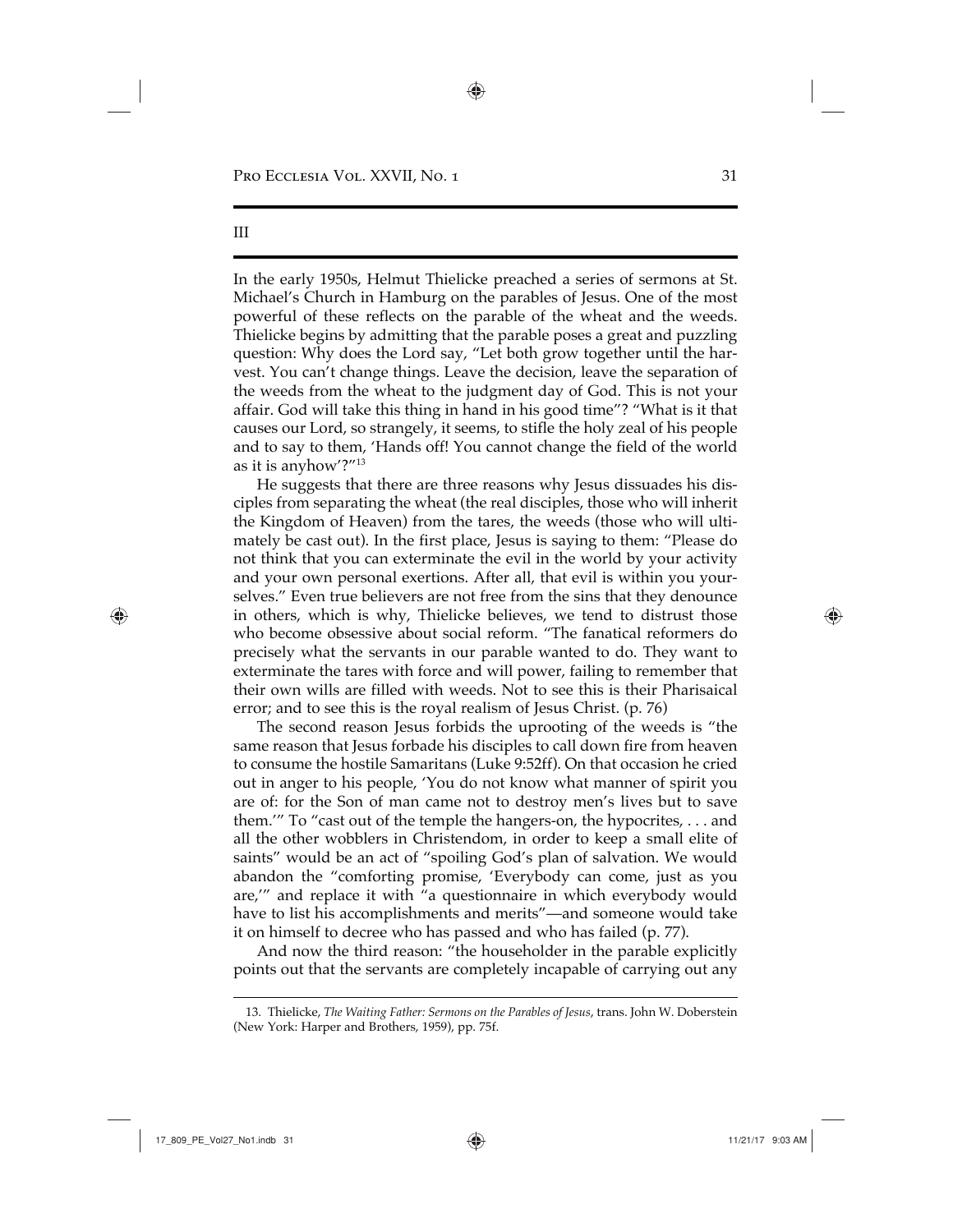proper separation of grain and weeds because they look so much alike and therefore in their zeal for weeding out the tares they would also root out the wheat" (p. 79). Here Thielicke is quick to insist that he is not counseling either indifference or a reluctance to make moral judgments: "Of course we should 'distinguish between spirits.' Of course we must call what is godly godly and what is satanic satanic. The Lord Christ himself did this" (p. 80). But the casting out of *people* is a different thing, a different order of action.

⊕

What makes it different is that "when we examine the weed patch more closely and try, on the basis of what we know about sin, blasphemy, and nihilism, to determine clearly just who is a sinner, a blasphemer, a nihilist, we encounter a strange difficulty. We find that nobody is *merely* a blasphemer or *merely* a nihilist, but always at the same time an unhappy, misguided child of God." Thielicke asks, with profound warning, "Would not our hand wither if we were to root him out as a weed? Must not this hand draw back and perhaps open in a gesture of blessing and prayer that God may yet bestow his mercy upon this seemingly lost and condemned failure?"

It should be remembered that the great unspoken context of Thielicke's sermon is the de-Nazification of Germany in the postwar years. Though the explicit context of the sermon is of course Christian community, Thielicke, like Auden, and writing at almost exactly the same time, blurs the lines between prudent action in civil society and prudent action in the life of the Church. Certain words of caution—do not overrate your own powers of judgment; do not judge people only by the worst they have done (especially if you judge yourself and your allies by the best they do and are); do not foreclose on the possibility of renewal or repentance apply equally well to all human social arrangements. Indeed, this is the principle by which I have drawn on the political philosophy of Isaiah Berlin and Michael Oakeshott as guides to what I wish to call *ecclesial plurality*. Such plurality combines the reluctance to pass definitive judgment that Thielicke counsels with an openness to learning from those who pursue Great Goods other than the ones we are dedicated to, those who hold "that half of their secret which [we] would most like to forget."

To put my point, and I think Thielicke's point, bluntly: *The determination of who is and is not a Christian is above our pay grade, and expressly forbidden to us by Jesus*. Again, and at the risk of overstressing a point already made eloquently by Thielicke, we must return to the parable of the wheat and the weeds, which, like all the parables, is about the Kingdom of God. When Jesus explains the parable, he says that "the good seed is the sons of the kingdom," while "the weeds are the sons of the evil one." But when "the servants of the master of the house" want to gather up the weeds, the master forbids them, "lest in gathering the weeds you root up the wheat along with them." Note that the master is not concerned that the

 $\bigcirc$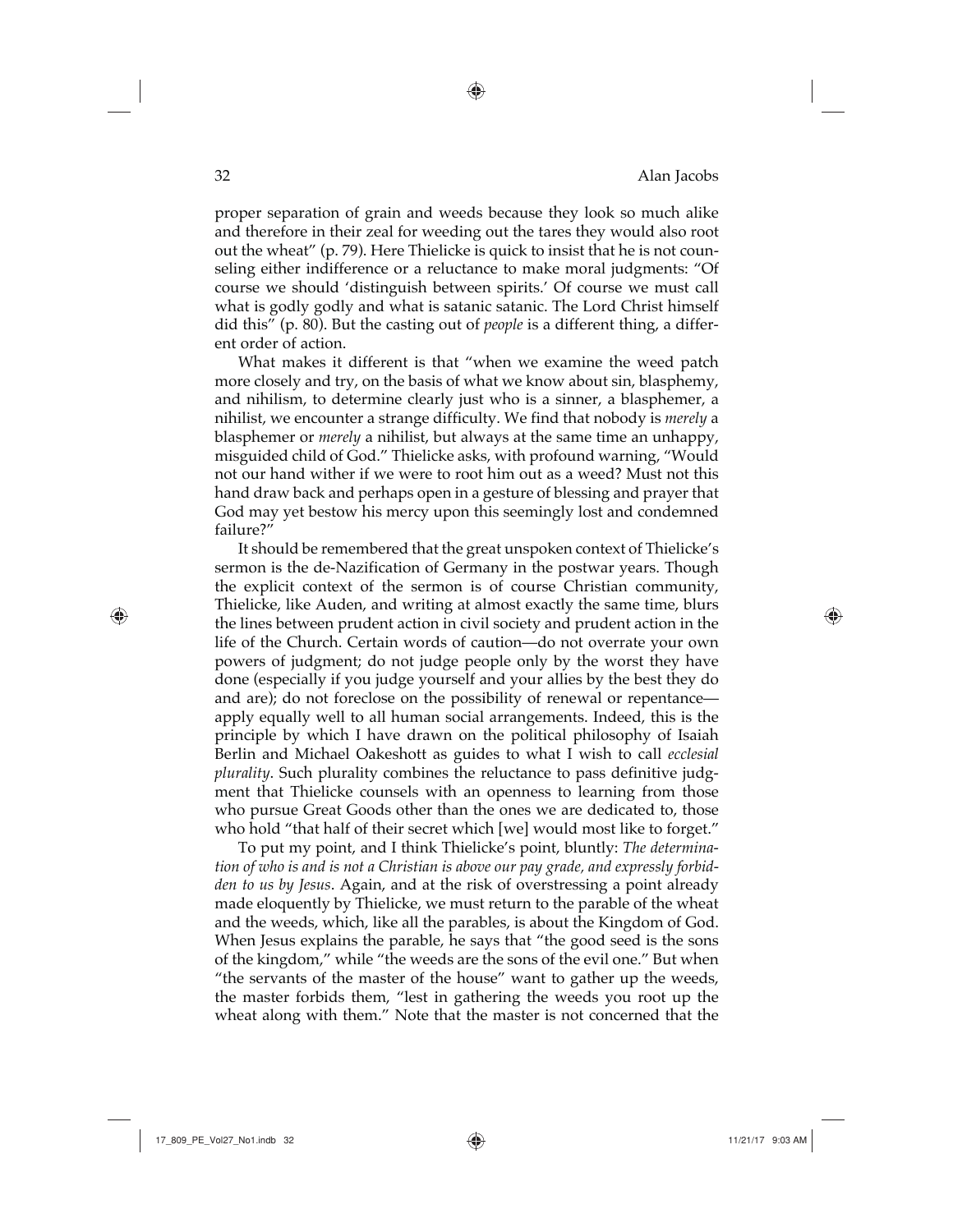servants will leave too many weeds; he is, rather, concerned that in their over-exuberance, their hypertrophied zeal for justice, they will mistake wheat for weeds: they will see "sons of the evil one" where they ought to be seeing "sons of the kingdom." And apparently this tendency is so entrenched in the servants that they are not merely warned to be careful, they are *forbidden the task altogether*. They are *not allowed* to identify "sons of the evil one." Note that the explanation of the parable says that sons of the evil one do indeed exist; but the servants of the master of the house cannot reliably identify them.

↔

When someone in my church, or within the Christian fold more generally, says or does things that I believe terribly wrong, or terribly mistaken, I have many options available to me but among them is not the declaration that "You are not a child of the kingdom, you are a child of the evil one. You are a weed." That is, if I am going to obey the teaching of this parable, I have to treat this person as a brother or sister, as one of my fellow children of the kingdom.

This plurality in no way denies church discipline. St. Paul told St. Peter "to his face" that he was wrong (Galatians 2:11), and those of us granted the responsibility of church leadership may act similarly, if they do so in the right spirit. But a properly chastened and humble plurality should, to cite an example common within my Anglican context, make us greatly reluctant to have recourse to the "nuclear option" of excommunication as outlined in 1 Corinthians 5, lest we fall into the condition of the eye that says to the hand, "I have no need of you" (1 Corinthians 12:21).

And once we acknowledge those we passionately disagree with as brothers and sisters in Christ, as fellow members of "the household of faith," we commit ourselves to meeting certain strenuous obligations. The letters of the New Testament are full of instruction for how brothers and sisters are to interact with one another, and almost all of that instruction is sobering in its rigor: We must be patient, humble, gentle, not quarrelsome, encouraging and upbuilding—and must exhibit all those traits even when we believe people are wrong and are striving to correct them. It is very hard work. But it is what we are all called to.

The forces of technocratic rationality structure our thinking in ways that prevent us from hearing this call as clearly as we need to. In such an environment, solutionism is the one constant temptation: all disagreement will inevitably be perceived as something to be *fixed*. This is why Oakeshott's warnings about the perils of rationalism and Berlin's portrait of incommensurable goods are so important for us: when we don't recognize the incommensurability of goods we are all the more likely to apply the "rationalist" instruments that we believe will "solve" our problem. And by so doing we not only risk "immanentizing the eschaton" resolving matters that, we are promised, will be properly resolved only at the end of this world—we foreclose on the possibility of developing

⊕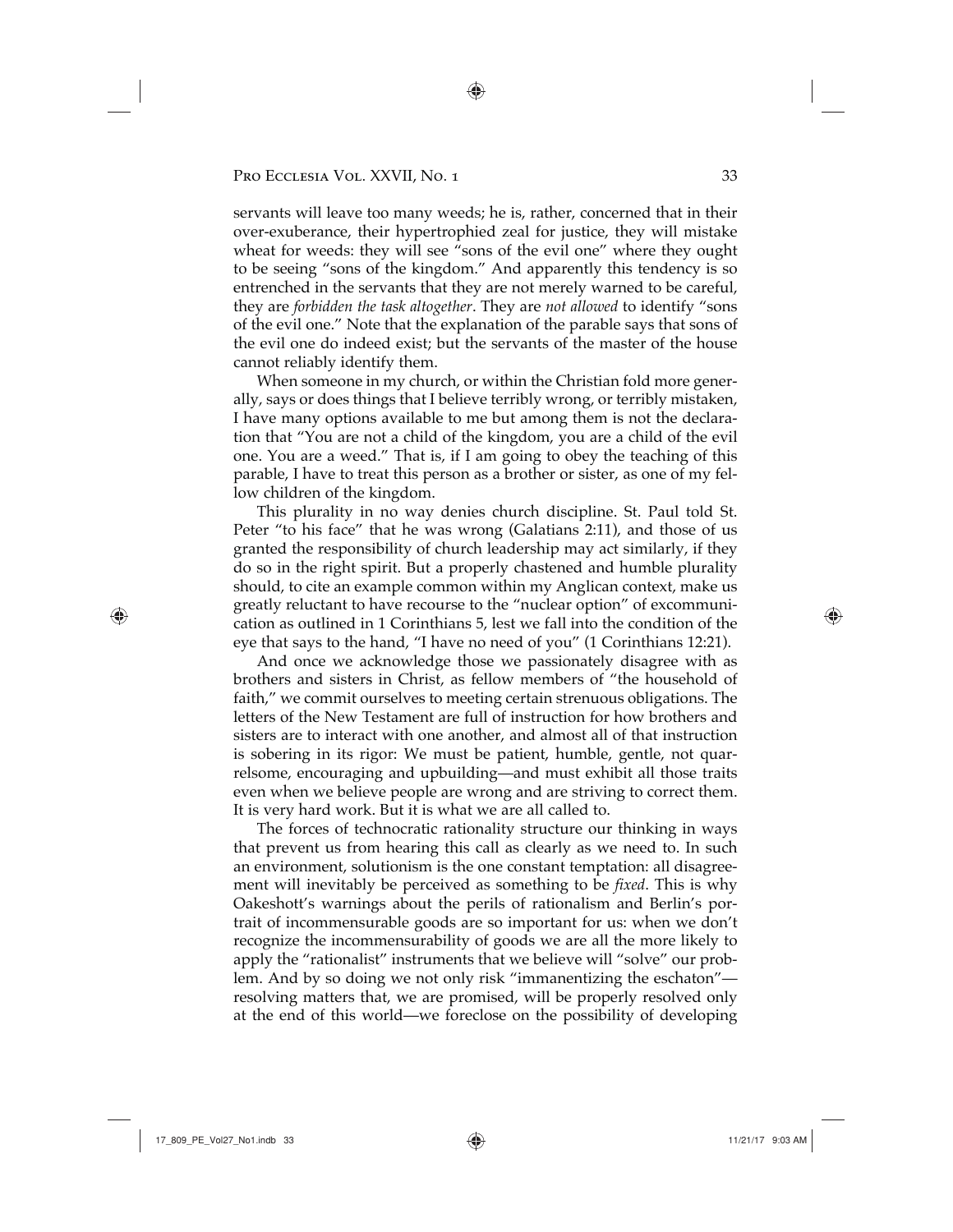the inestimably valuable virtue of patience. I speak as someone who has devoted much of his life, it now seems to me, avoiding the opportunity to be patient.

In his essay on "The Pursuit of the Ideal," Berlin takes some pains to distinguish the view he endorses from relativism:

"I prefer coffee, you prefer champagne. We have different tastes. There is no more to be said." That is relativism. But . . . pluralism [is] the conception that there are many different ends that men may seek and still be fully rational, fully men, capable of understanding each other and sympathising and deriving light from each other, as we derive it from reading Plato or the novels of medieval Japan—worlds, outlooks, very remote from our own.

"Very remote," but not inaccessible: we may, if we are willing to work at it, "derive light" from those who are pursuing different ends than ours. But if this is not relativism, it *is* at least one kind of pluralism, and I began this essay by distinguishing my project—to learn to deal constructively with the fact of pluralism—from the acceptance of the ideology of pluralism. So why do I quote Berlin's support of pluralism here? In part because I think he may be using the word *pluralism* when he really means *plurality*; and I think *that* because of his claim that people whose paths in life seem quite other than one another may nevertheless "understand," "sympathize with," and "derive light" from one another—all of which suggest that we may recognize in others who seem quite different from us *some* commonality of purpose. Otherwise how could any of us shed light on another's path? The ways of being fully rational and fully human are many but are not *infinitely* varied; there are as it were family resemblances among them, even when the family is quite large. We might well discern something both rational and richly human in the lives chosen by Alexander the Great and St. Teresa, even if we see either or both of them going astray in certain ways, while denying those words of approbation to Hermann Göring or the Marquis de Sade.

And if this mutual enlightenment is possible for people in general, then it is all the more possible, and all the more necessary, for people who share life in Christ. Moreover, a Christian theological anthropology gives us further reasons to support Berlin's acceptance of plurality because we are aware not only of our finiteness, the inevitable limitations of any one person's perceptual and conceptual grasp on the world, but also of our fallenness, the many ways that sin distorts our vision or causes some key truths to disappear from it altogether. Where we Christians differ from

IV

 $\bigcirc$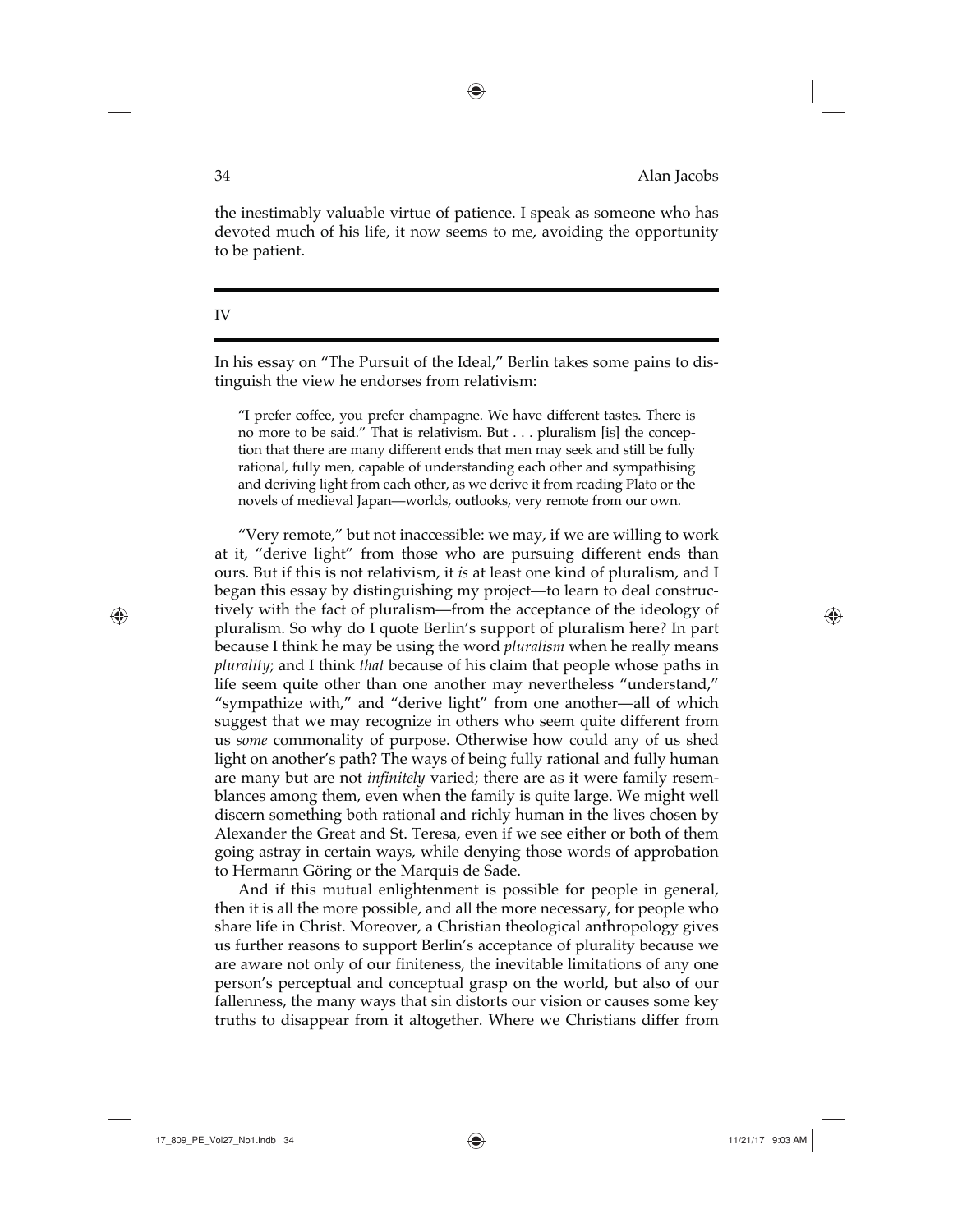Berlin—where we have great cause for hope—may be found in our belief that in the end all shall be well, and all manner of thing shall be well. We await with hope the completion of the work by which God reconciles all things to Himself, and us to him and to one another.

↔

In another poem, "Under Sirius," Auden speaks to an imagined late-Roman rhetorician and poet named Fortunatus—an ironic name, in that Fortunatas complains ceaselessly about his life and wishes for deliverance from it: "All day, you tell us, you wish" that "the wind of the Comforter's wing" would "Unlock the prisons and translate / The slipshod gathering." To this the poet replies,

> It is natural to hope and pious, of course, to believe That all in the end shall be well, But first of all, remember, So the Sacred Books foretell, The rotten fruit shall be shaken.<sup>14</sup>

That is: Be careful what you wish for, Fortunatus. You may not be as ready for Judgment Day as you think. It is best that you seek peace with those who now arouse your impatience or contempt before that Day when all that is hidden shall be revealed. We should hesitate before asking for that Day to hasten; and indeed remember that it will come only at the appointed time; and not try to enforce through our own wisdom and power the great winnowing which, we are promised, will happen when that time comes. We can pretend that it is in our power to make the eschaton now immanent; we cannot actually achieve it. And if Auden is right, it is good not just for others but for us that we cannot.

The account I am developing here was once intrinsic to Anglicanism: the familiar tripartite division of high, low, and broad church is the very embodiment of it. That model arises from the awareness that particular communities of faith are going to be able to pursue some Great Goods only at the expense of relatively neglecting others—all the more reason, then, for them to be grateful that there are other communities doing what they cannot do, pursuing the Great Goods that their own inclinations and habits make it impossible for them to do full justice to. How sad, then, that Anglicans are forgetting, or actively repudiating, this vital aspect of their history, which it should be the special charism of Anglicans to present to the rest of the Christian world.

This forgetfulness, or repudiation, seems to me to characterize both the Left and Right of the Anglican, and more generally the North American Christian, world, if I may deploy that crude dichotomy. For many of those who have fully embraced the inclusion of gay and lesbian and

<sup>14.</sup> Auden, "Under Sirius," *Collected Poems*, pp. 543–44.